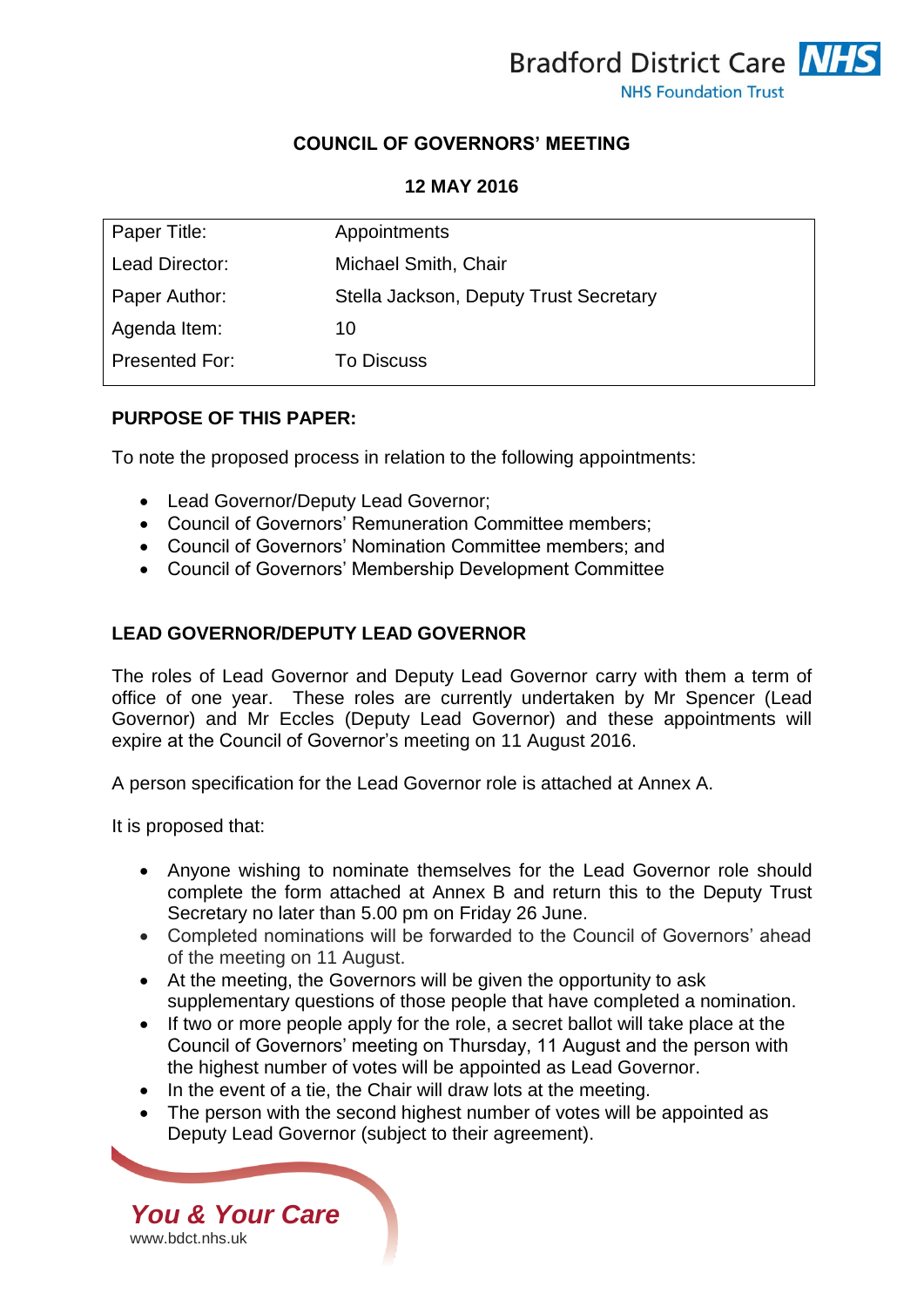# **COMMITTEE MEMBERSHIP**

The following Council of Governor Committees were established in 2015:

- Remuneration Committee this Committee first met in September 2015 and meets on an ad-hoc basis..
- Nomination's Committee this Committee first met in November 2015 and meets on an ad-hoc basis.
- Membership Development Committee this Committee first met in September 2015 and has been meeting regularly since then.

As the Committees have been operational for a relatively short period of time, it is proposed that the membership remains the same and that should any Governor wish to express an interest in joining one of the Committees, they do so via the Chair.

# **RECOMMENDATIONS:**

# **That the Council of Governors:**

- Notes the proposed process in relation to the appointment of the Lead and Deputy Lead Governor; and
- Agrees that the Committee membership remains as it currently stands and that should any Governor wish to express an interest in joining one of the Committees, they do so via the Chair.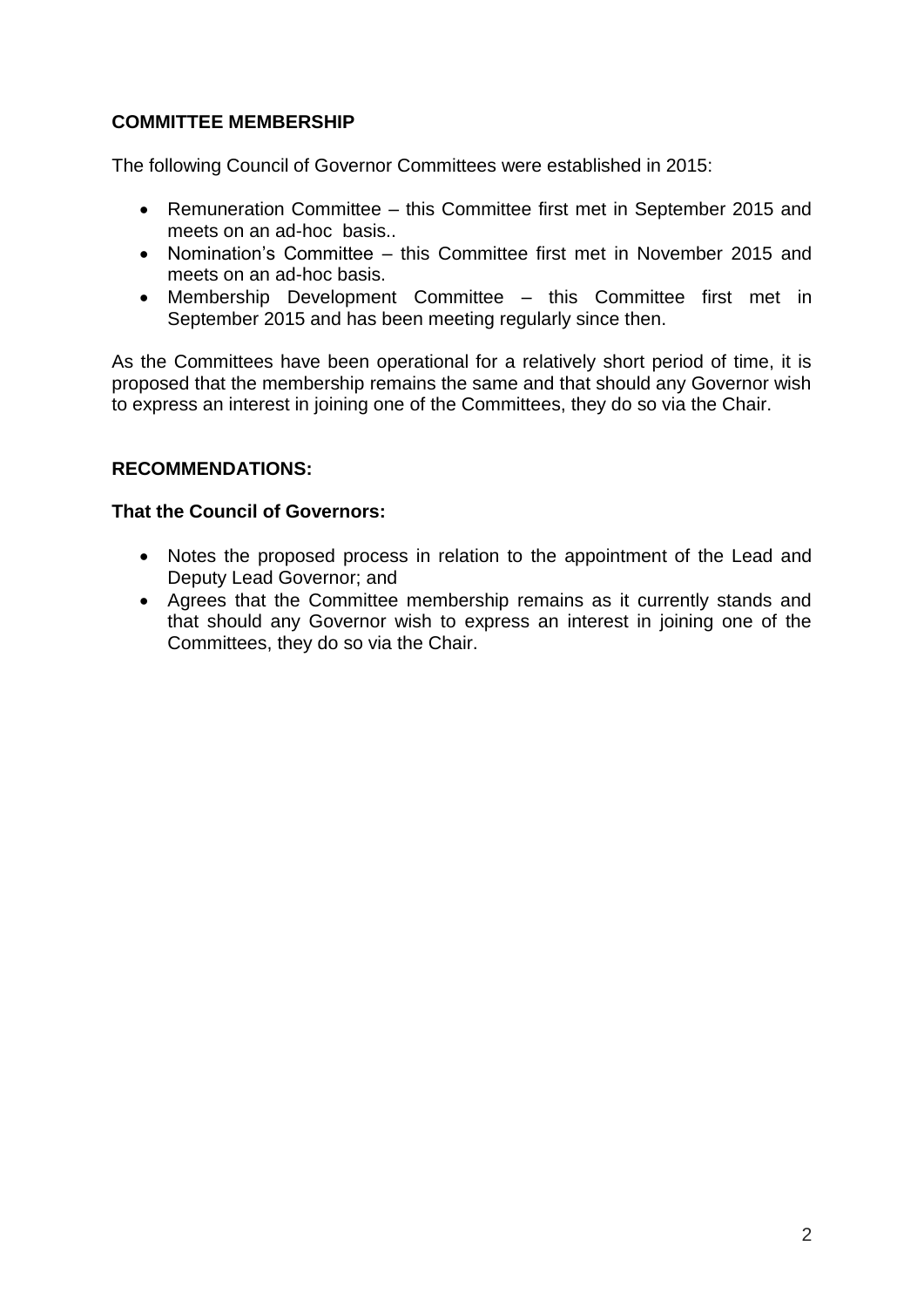# **LEAD GOVERNOR ROLE**

#### **Appointment of a Lead Governor**

Monitor, in its Code of Governance, asks that all foundation trusts have a 'lead governor' who can be a point of contact for Monitor and can liaise with Monitor, on behalf of the governors, in circumstances where it would be inappropriate for Monitor to contact the chair, or vice versa.

Such contact is likely to be a rare event and would be seen, for example, should Monitor wish to understand the view of the governors about the capability of the chair, or be investigating some aspect of an appointment process or decision which may not have complied with the constitution.

It was not Monitor's original intention that the 'lead governor' should 'lead' the governors, but in addition to the above some foundation trusts have developed an enhanced role for lead governors.

It is worth remembering that it is the council of governors as a whole (and no individual governor) that has the responsibilities and powers in statute.

The role of the Lead Governor could include some of the following options:

- Undertaking the vice chair of governors role (leading the council of governors in exceptional circumstances when it is not appropriate for the chair or another non-executive to do so);
- Collating the input of governors for the senior independent director or chair regarding annual performance appraisals of the chair and non-executive directors;
- Leading governors on the nomination committee in the process for appointing a chair and non-executive directors;
- Acting as a point of contact and liaison for the chair and senior independent director;
- Acting as a co-ordinator of governor responses to consultations;
- Chairing informal governor only meetings;
- Trouble-shooting and problem solving by raising issues with the chair and chief executive;
- Leading governors in holding the non-executive directors to account
- Acting as a point of contact for the CQC.

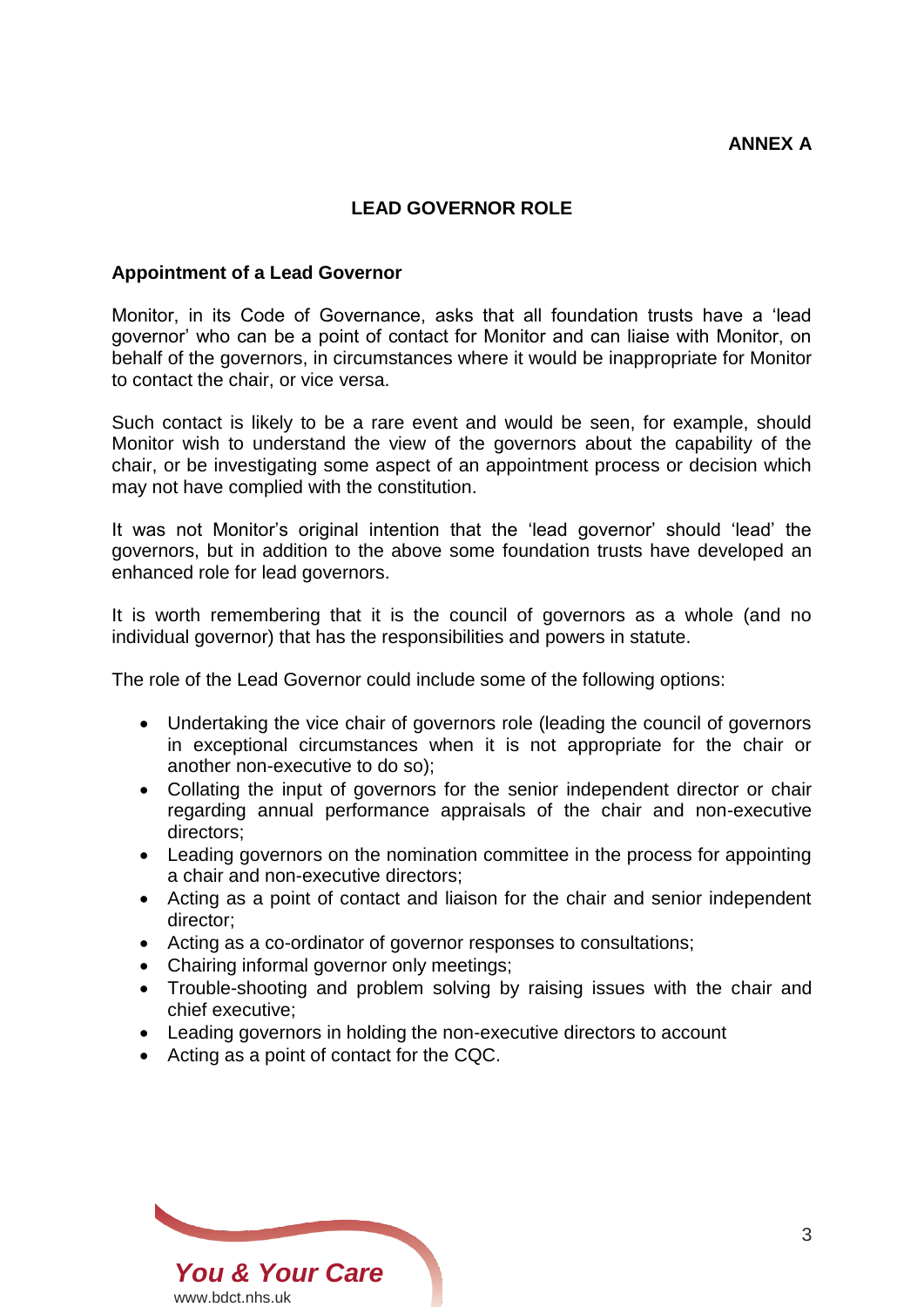# **Person Specification for Lead Governor**

To be able to fulfil this role effectively, the Lead Governor should ideally have some or all of the following attributes:

- Have the confidence of Governor colleagues and of members of the Board of Directors;
- Be able to commit the time necessary;
- Have the ability to influence and negotiate;
- Be able to present a well-reasoned argument;
- Be committed to the success of the Foundation Trust;
- Demonstrate an understanding of the Trust's constitution and how the Trust is influenced by other organisations.